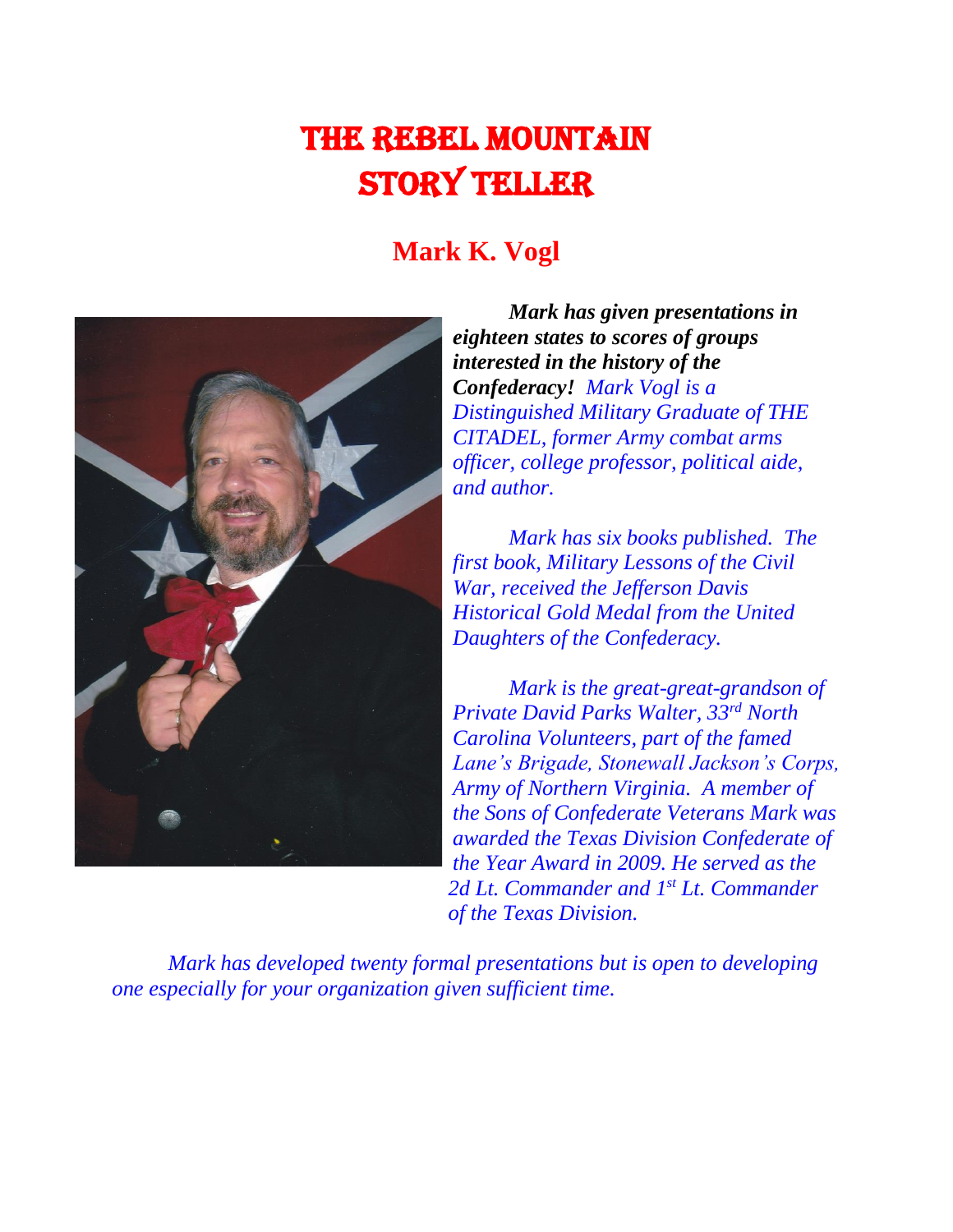#### *Available presentations include*:

**Jackson and the Valley Campaign** In the spring of 1862, the most lethal combination of commanders in the war would first join to devise and execute a strategy to assist General Joseph Johnston in defense of Richmond. Together, Lee as the Military Adviser to President Davis, and General Jackson as Commander of the District of the Shenandoah, would develop a strategy studied to this day!

**A View from Seminary Ridge** A formal presentation that discusses the reasons for General Lee's decision to conduct Pickett's Charge on the third day at Gettysburg. This presentation features a large full color, three - dimensional replica of the Gettysburg battlefield.

**"I will pay that sum" Robert E. Lee, a bi-centennial presentation of the man and the Christian.** This presentation is based on the written words of R.E. Lee himself, his youngest son, Captain Robert E. Lee, C.S.A., and his nephew, General Fitzhugh Lee, C.S.A. It is intended to introduce the real Marse Robert, the man.

**The Lee – Jackson Partnership** What made this combination, this partnership the most lethal and the most successful of the Confederate Army? This presentation discusses their relationship from the Mexican War to that fateful night in Chancellorsville.

**The Battle of Chancellorsville** Lee's Masterpiece of Audacity and Maneuver. In this battle the Army of Northern Virginia is outnumbered two to one, and still General Lee goes on the offensive to win his most brilliant victory. But, the cost is high, … Stonewall Jackson is lost.

**The Citadel's Grey Line in the Late Disturbance** From the opening shots of the war to Lee's meeting with General Grant at Appomattox, cadets from The Citadel were there.

**Dixie's Greatest Secret** Supported by overhead projector and slides, this introductory presentation focuses on the missions, size, scope, and success of the Confederate Navy.

**Confederate Blockade Runners Notes** A thorough strategic review of the Confederate Blockade Runners, how they were financed, who operated them, technological advances, and how successful were they!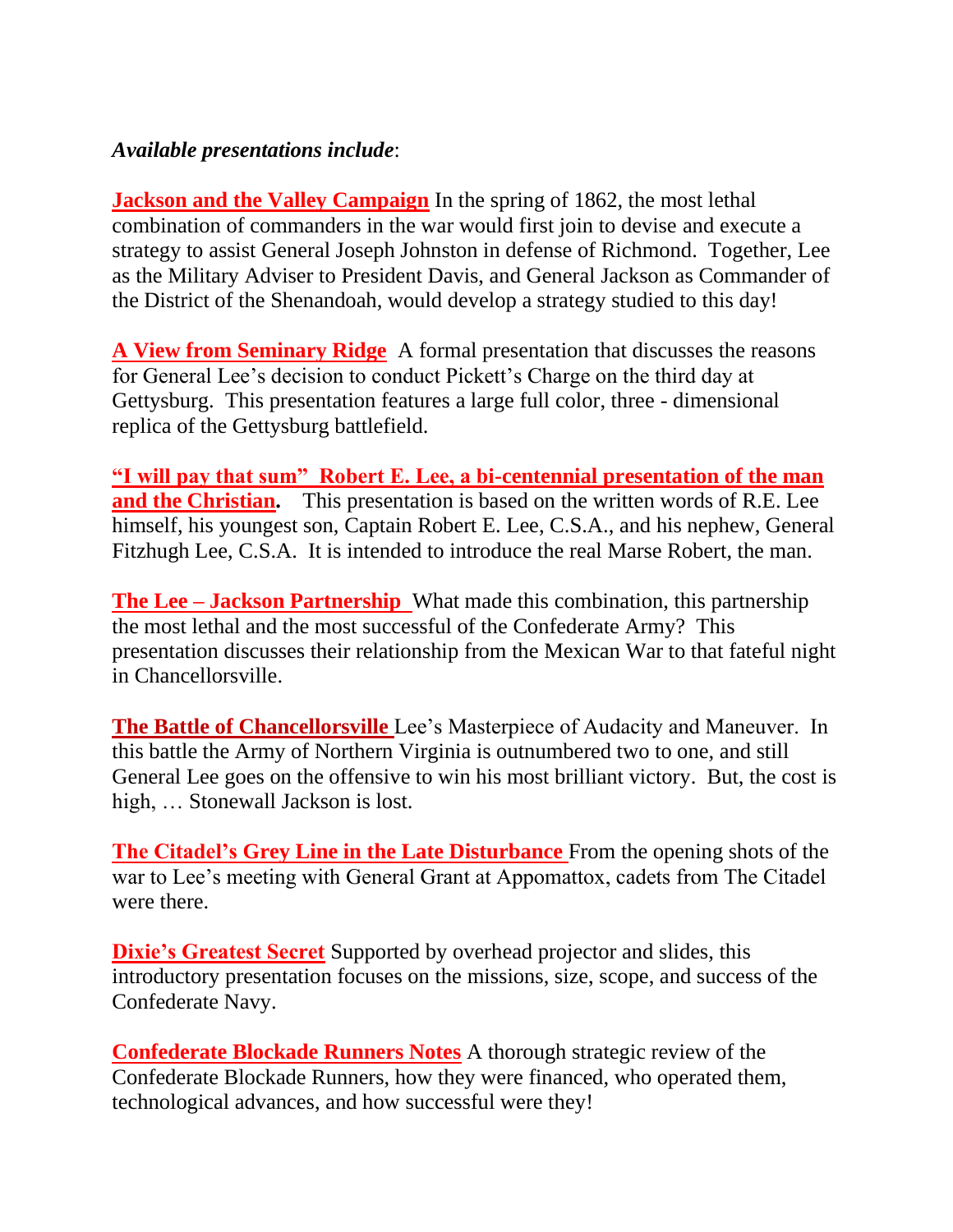**The Mysteries of the Confederate Submarine Service** A look at the South's little known submarine service, it was much larger than is generally known.

**The Red River Campaign, 1864** This presentation discusses why the campaign was conducted, and the general outline of the campaign. Strategic aspects of the campaign are the central parts of this talk.

**The Life of Dick O'Dowling** This presentation is done in the first person … let Dick O' Dowling, himself, tell you about his life. Major Dick Dowling, CSA, (born O'Dowling in Tuam, Ireland) commanded the forty-eight Irish Texans at the battle Jefferson Davis called the South's "Thermopylae".

**Texas and the War for Southern Independence** Discusses ten different aspects of the War as it relates to Texas. Usually given to school children.

**Confederate Christmas** This presentation focuses on Christmas as it evolved in the Confederacy during the years 1860 through 1865.

**Christmas in the Confederate White House** Taken from Varina Davis' story published in "The New York World" newspaper in 1896. This is a tear jerker, and an intimate look at the Davis couple.

**Jefferson Davis, the Last Washingtonian President** A look at Jeff Davis, and some startling facts you may not know about the South's wartime leader.

**Democracy, Southern Style** The Confederate Constitution is significantly different from the Federal Constitution anticipating many modern day issues.

**The Southern Movement** This presentation speaks to a wide array of organizations, individuals, educational and commercial enterprises involved in promoting Southern traditions and values.

**The Confederate War College** This presentation focuses on the website [www.confederatewarcollege.com,](http://www.confederatewarcollege.com/) its purpose, success and activities.

**Confederate Heroism** A discussion of the qualities which define Southern heroism through the examples of men like Jefferson Davis, Robert E. Lee and others.